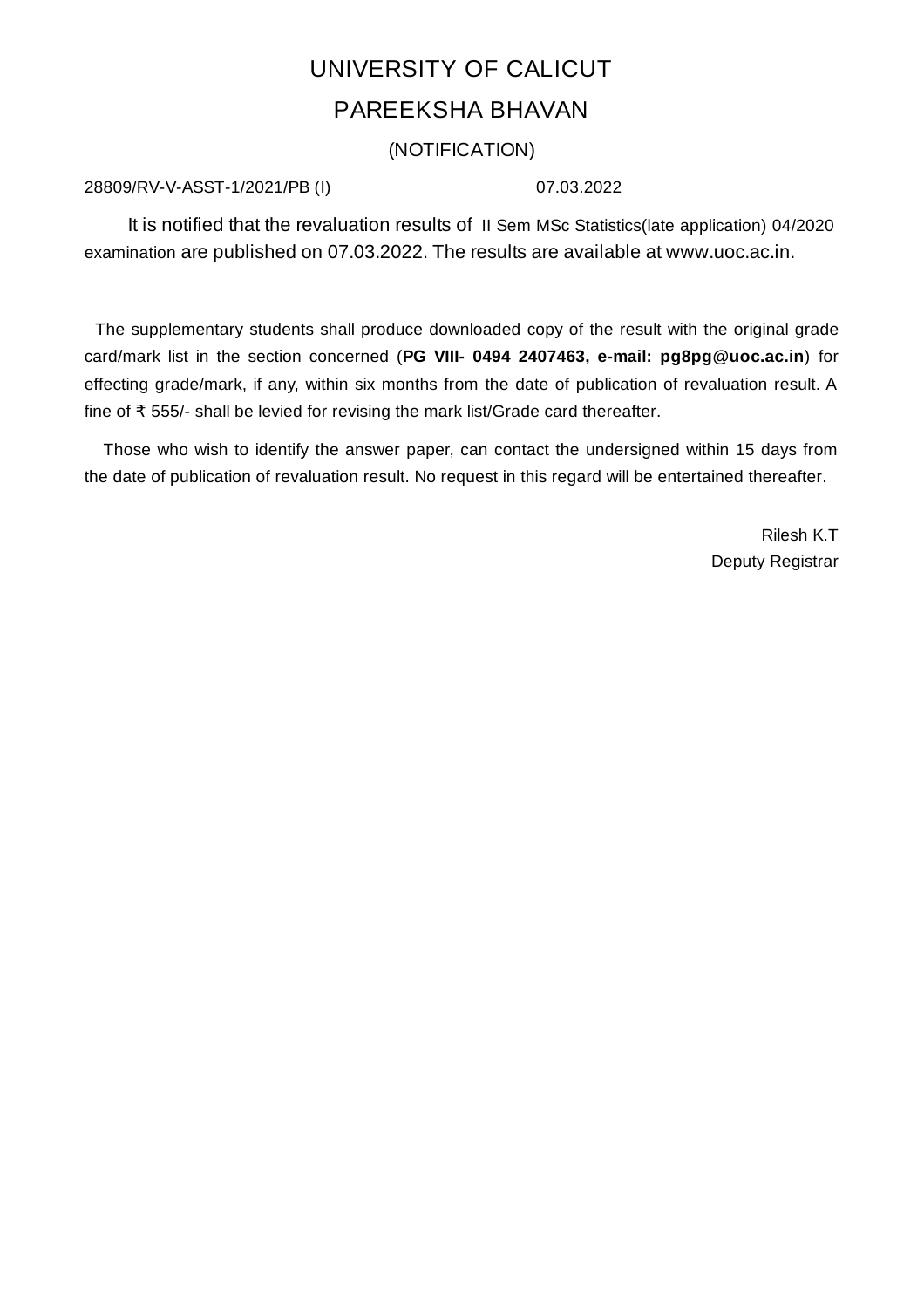#### Sheet1

## **REVALUATION RESULT**

#### **II SEM MSC STATISTICS 04/2020 EXAMINATION**  $\overline{\phantom{a}}$  $\top$  $\top$

| <b>REGISTER</b><br><b>NUMBER</b> | <b>NAME</b>                        | <b>PAPER</b>                                                 | <b>STATUS</b>                 |
|----------------------------------|------------------------------------|--------------------------------------------------------------|-------------------------------|
| WMATMST001 AKSHAYA E M           |                                    | <b>DESIGN AND</b><br><b>ANALYSIS OF</b><br><b>EXPERIMENT</b> | <b>CHANGE</b>                 |
| WMATMST001  AKSHAYA E M          |                                    | <b>TESTING OF</b><br><b>STATISTICAL</b><br><b>HYPOTHESIS</b> | will be<br>published<br>later |
| WMATMST002                       | AMBILI KUMAR N K                   | <b>DESIGN AND</b><br><b>ANALYSIS OF</b><br><b>EXPERIMENT</b> | NΟ<br><b>CHANGE</b>           |
|                                  | WMATMST002 AMBILI KUMAR N K        | <b>TESTING OF</b><br><b>STATISTICAL</b><br><b>HYPOTHESIS</b> | will be<br>published<br>later |
| WMATMST006 ATHULYA T P           |                                    | <b>ESTIMATION</b><br>THEORY                                  | <b>CHANGE</b>                 |
| WMATMST006 ATHULYA T P           |                                    | <b>SAMPLING</b><br><b>THEORY</b>                             | <b>CHANGE</b>                 |
| WMATMST006                       | <b>ATHULYAT P</b>                  | <b>TESTING OF</b><br><b>STATISTICAL</b><br><b>HYPOTHESIS</b> | <b>CHANGE</b>                 |
| WMATMST007                       | <b>BASIMAN</b>                     | <b>DESIGN AND</b><br><b>ANALYSIS OF</b><br><b>EXPERIMENT</b> | <b>CHANGE</b>                 |
| WMATMST007                       | <b>BASIMAN</b>                     | <b>TESTING OF</b><br><b>STATISTICAL</b><br><b>HYPOTHESIS</b> | <b>CHANGE</b>                 |
| WMATMST007                       | <b>BASIMAN</b>                     | <b>SAMPLING</b><br><b>THEORY</b>                             | <b>CHANGE</b>                 |
|                                  | WMATMST008 FASNA FEMIN K           | <b>DESIGN AND</b><br><b>ANALYSIS OF</b><br><b>EXPERIMENT</b> | <b>NO</b><br><b>CHANGE</b>    |
| WMATMST009                       | <b>GOPIKA</b><br><b>RAVEENDRAN</b> | <b>DESIGN AND</b><br><b>ANALYSIS OF</b><br><b>EXPERIMENT</b> | CHANGE                        |
| WMATMST009                       | <b>GOPIKA</b><br><b>RAVEENDRAN</b> | <b>TESTING OF</b><br><b>STATISTICAL</b><br><b>HYPOTHESIS</b> | will be<br>published<br>later |
| WMATMST012 NAYANA T              |                                    | <b>TESTING OF</b><br><b>STATISTICAL</b><br><b>HYPOTHESIS</b> | will be<br>published<br>later |